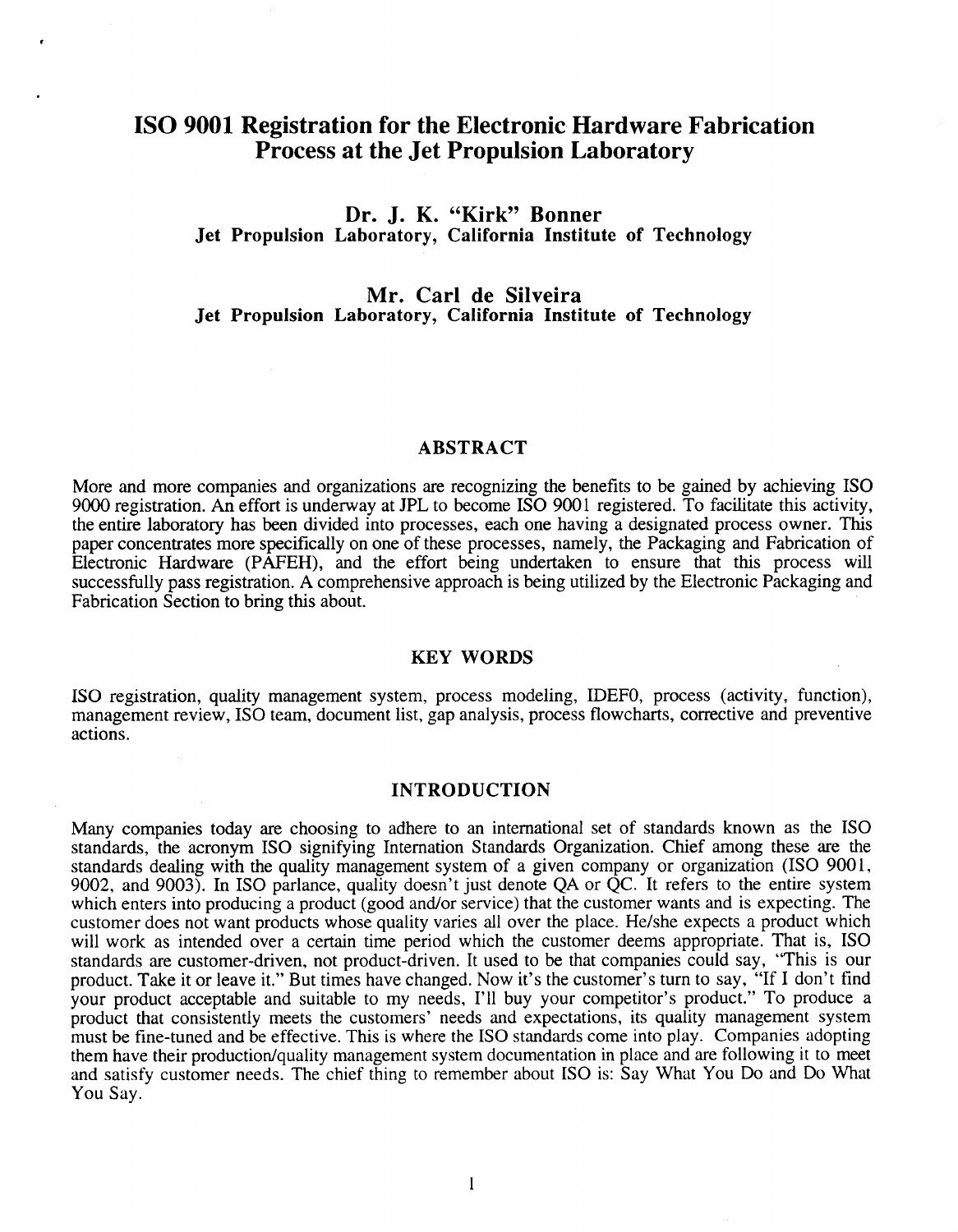# **THE THREE IS0 STANDARDS**

The entire subset of ISO standards dealing with the quality management system are referred to as ISO 9000. IS0 9000 proper consists of twenty (20) elements. Depending on how many elements **a** company chooses to become registered to determines which particular quality standard it becomes registered under. The three quality standards of ISO 9000 are:

- IS0 9001 Design, Hardware, and Test-Company is registered to all twenty elements in most cases.
- IS0 9002 Hardware Build and Test-Company is registered to eighteen of the twenty elements (Design Control is not included).
- *0* IS0 9003 Test and Inspection Only-Company is registered only to thirteen of the twenty elements.

NASA has made it mandatory that all NASA installations shall be IS0 certified by the end of 1999. JPL is to be certified to IS0 9001 with the exclusion of Element 19, Servicing.

## **UNDERSTANDING THE PROCESS**

To get through ISO registration, one of the chief requirements is to understand the process you're dealing with. This can be accomplished in several fashions. Initially the Electronic Packaging and Fabrication Section utilized functional modeling using the IDEFO technique. IDEF means ICAM DEFinition; ICAM stands for Integrated Computer Assisted Manufacturing. This was the acronym chosen by the **U.S. Air**  Force back in the late 70s-early 80s in connection with its effort to automate aircraft manufacture. IDEF techniques emanate from the work of Dr. Douglas Ross, who originated SADT (Structured Analysis and Design Technique) to effectively deal with the management of large software projects. The SADT technique was adapted by the **U.S.** *Air* Force, with certain modifications, and utilized to model complex manufacturing systems.

The purpose of IDEFO is in analyzing a function, or activity. The words "function", "activity" and "process" have the same meaning in the context of IDEFO. It is important to realize that almost all processes consist of subprocesses, and each subprocess can often be further decomposed into still smaller processes. That is, a functional hierarchy exists linking various subprocesses together. IDEFO is a structured approach which aids in analyzing a process. It accomplishes this by setting forth the various subprocesses and their correct level so that the entire process is elucidated.

Activities, or processes, are characterized by an action verb phrase. To perform IDEF0 modeling, all activities are placed in boxes. Each activity, or process, can have up to four different types of items: inputs, outputs, controls, and mechanisms. Each of of these items in the IDEFO methodology is represented by an arrow impinging the process box in a different direction. In this model, inputs (as defined below) are categorized into several distinct types. These are:

- CONTROLS -these force the process to conform, i.e., to ensure the proper output
- INPUTS -an input by IDEFO definition is what is physically transformed by the PROCESS (ACTIVITY) to produce the OUTPUT
- MECHANISMS (RESOURCES) -these include the people, equipment, facilities, etc.. used to bring about the transformation of INPUTS into OUTPUTS. MECHANISMS are generally not transformed by the PROCESS

The IDEFO (ICOR) model of a process is shown in Fig. 1.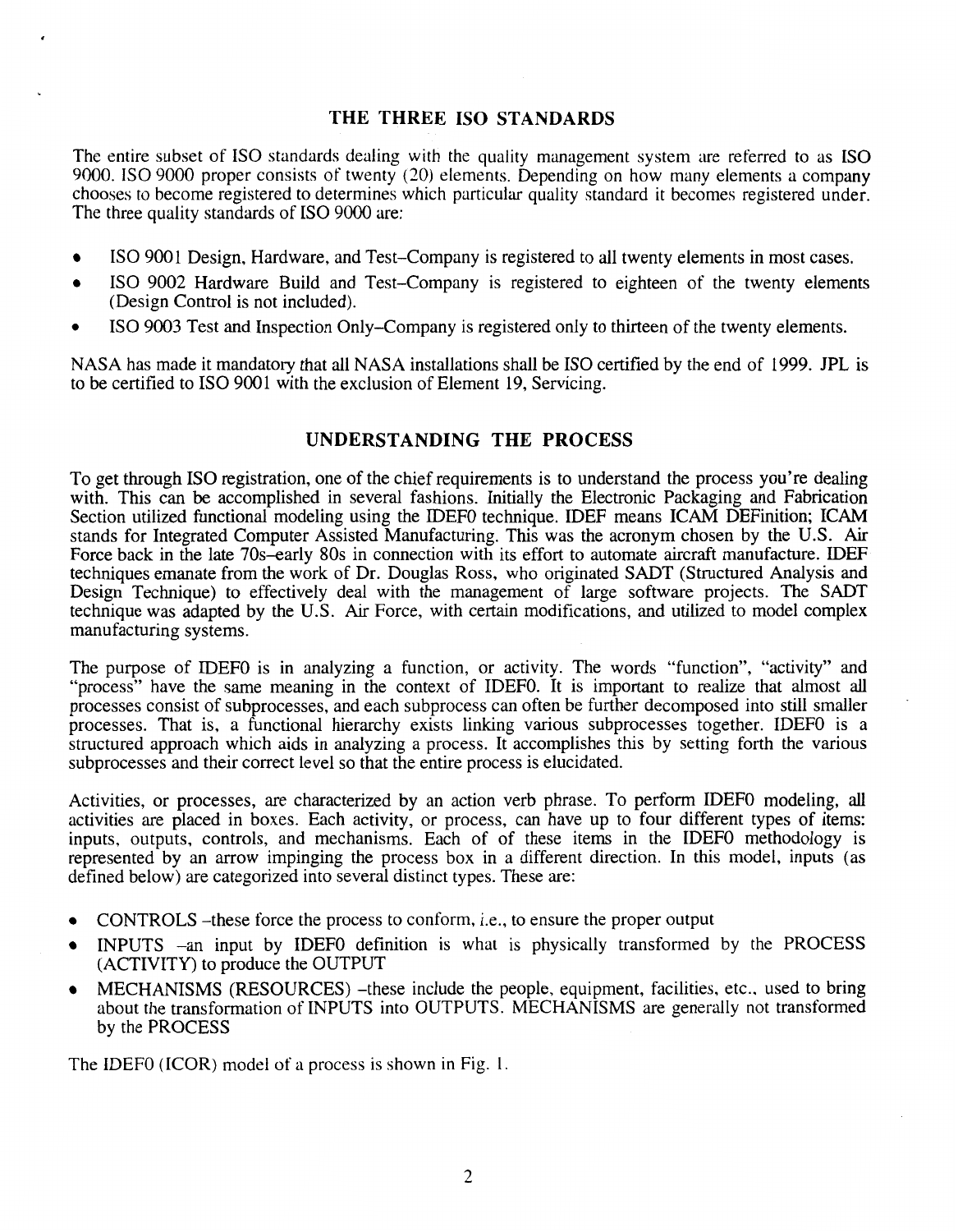

### **Figure 1. IDEFO (ICOR) Model of a Process** '

This setting forth of the various subprocesses making up a given process and the corresponding assignment of the various subprocesses at their correct level is known as structural decomposition or hierarchical decomposition. The decomposition can be continued down to the lowest desired level. When a diagram is decomposed into several lower level diagrams, the original diagram is known as a parent diagram and the lower level diagrams into which it is decomposed are known as child diagrams.

Once the IDEFO modeling was accomplished, the various major subprocesses fell out. These were:

- Electronic Packaging Design and Development
- Advanced Electronic Packaging Design and Development
- Electronic Fabrication-Manual and Automated
- Cable Fabrication
- Hybrid Fabrication
- Optical Fabrication.

Once the various subprocesses had been delineated using IDEFO, a somewhat simpler approach was used to define these subprocesses. Each subprocess was examined as to what were considered INPUTS and OUTPUTS. Each of the six subprocesses given above is based on a simplified model of a process, namely, everything entering the process is considered an INPUT, and everything leaving the process an OUTPUT. The INPUT is everything employed to produce the OUTPUT. Fig. 1 displays this model.



**Figure 2. Simplified Model of a Process**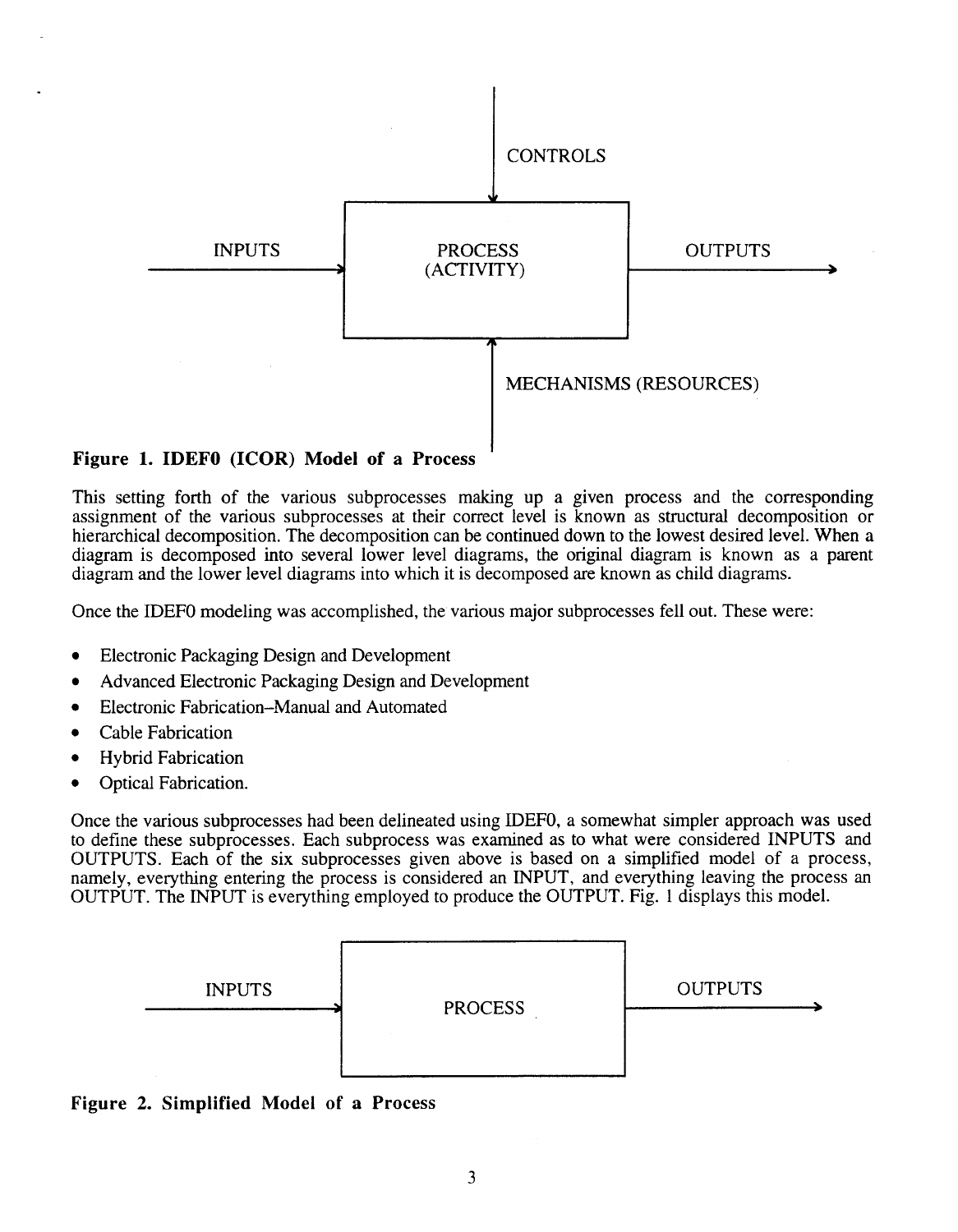An example of how this simplied model was used to analyze one of the six subprocesses is:

# **Electronic Fabrication-Manual and Automated**

### **InDuts** (What's Used To Produce End Product)

Trained process/fabrication engineers Certified technicians/fabrication personnel Computer systems & appropriate software FP5 13414 and other assembly procedures as appropriate Released print set (drawings, AIDS or fabrication plan) Other specifications as required by customer Travelers (record of work performed) Build materials such as printed wiring boards and components (piece parts) Process expendable materials such as fluxes, conformal coating materials, cleaning agents, etc. Controlled facilities (building, dedicated rooms, HVAC, etc.) Process equipment, e.g., soldering irons, tweezers, lead forming device, tinning pots, lead forming device, automated tinning equipment, solder reflow equipment, automated pick-and-place equipment, semiautomated cleaning equipment, rework station QA inspectors + QA specifications (Section 506 personnel and procedures) D-8208

## **Outputs** (End Products)

Fully fabricated and inspected assemblies **(chief end product of this activity)**  Engineering change requests (ECRs) (feedback to design engineering) Suggested changes to D-8208FP5 13414 (feedback to documentation control)

# **DEVELOP A PLAN TO ACHIEVE IS0 REGISTRATION**

A plan was developed for the Electronic Packaging and Fabrication section for achieving IS0 registration. The chief items highlighted in the plan were:

Establish a IS0 9001 Team within Electronic Packaging and Fabrication section. This team is composed of the following individuals:

- Kirk Bonner (Section 349 management representative)  $\bullet$
- $\bullet$ Robert Graber (Microelectronic Hybrid Assembly Processes)
- Paul Baca (Electronic Fabrication Processes)  $\bullet$
- Pat Westerland (Cable Fabrication Processes)  $\bullet$
- Atul Mehta (SMT Electronic Fabrication Processes)
- Charles Kaczinski (Packaging and Advanced Packaging Design Engineering)
- Joan Coggins (QA)

Have an all-hands meeting to inform everyone in the Electronic Packaging and Fabrication section that the section'll be going through the ISO registration process. This helps familiarize people with what ISO 9000 is and what it isn't. Without total "buy in" by everyone in the section, it's much more difficult, if not impossible, to achieve the objective. This meeting emphasizes to all section members the seriousness and total commitment to the quality system.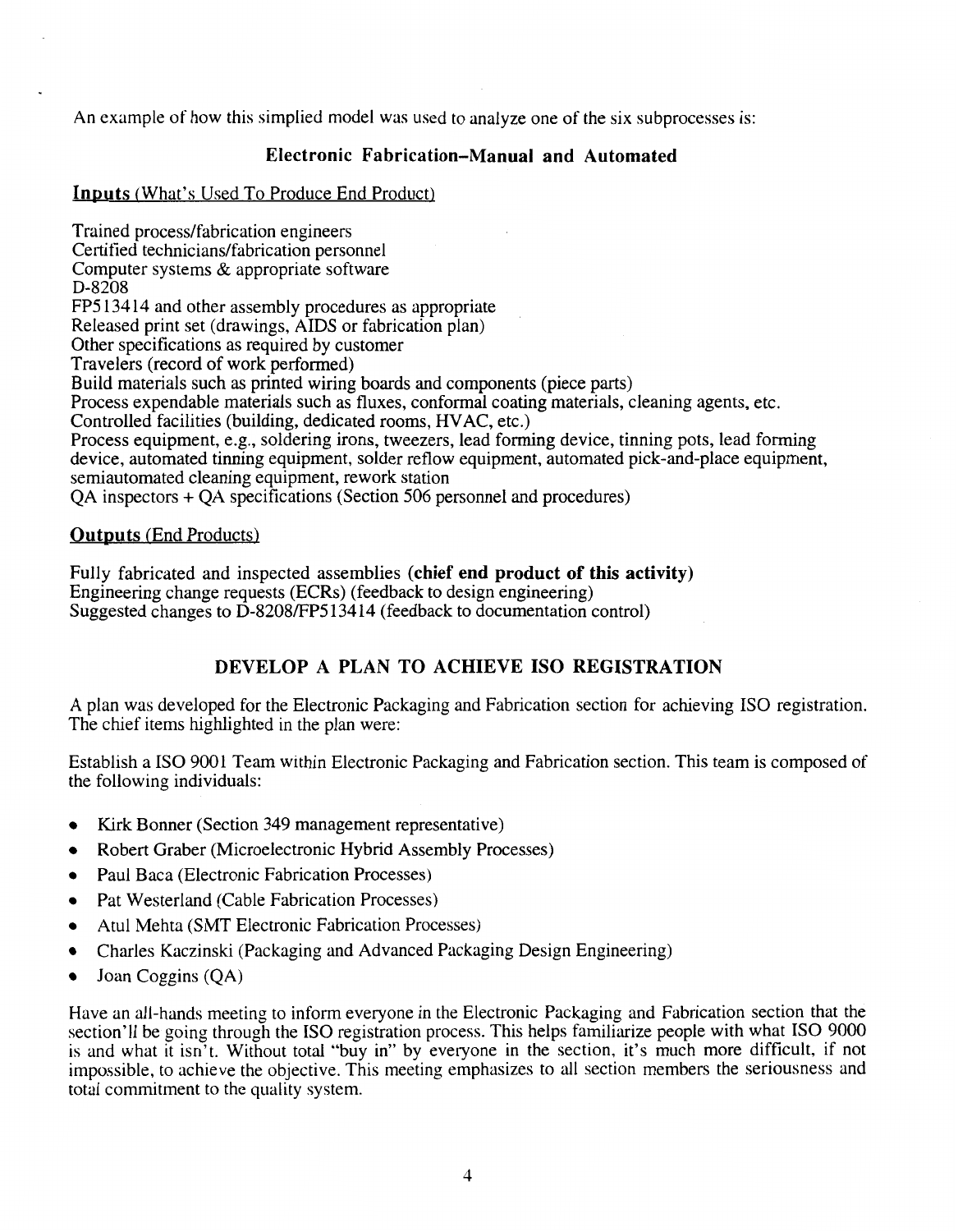The IS0 Team should meet every week to review progress, and a record must be kept of each meeting. Once progress is moving forward, the meetings should include corrective and preventive actions. The purpose of such meetings is to discuss the IS0 9000 system, its implementation throughout the Electronic Packaging and Fabrication section, and its being understood, at least in broad outline, by every section member. Progress toward IS0 9001 registration should be reported on once a month at section staff meetings regarding progress.

## **DEVELOP FLOWCHARTS AND A MASTER DOCUMENT LIST**

Each member of the IS0 team responsible for one of the subprocesses within the Electronic Packaging and Fabrication section was asked to develop a detailed process flowchart for his/her process. These process flowcharts were developed and proved very useful.

Concomitant with the above effort of developing flowcharts, the Electronic Packaging and Fabrication section began consolidating all relevant guidelines, procedures, and work instructions into three working documents. The intention is that there be two chief technical documents of the Electronic Packaging and Fabrication section and a third document covering the system procedures required by IS0 9001. These documents are:

- $\bullet$ D-8208, Spacecraft Design and Fabrication Requirements for Electronic Packaging and Cabling
- FP-5 13414, Manufacturing Processes and Procedures for Assembly and Wiring of Electronic  $\bullet$ Equipment and Assemblies (detailed work instruction)
- Procedures covering the PAFEH process as a system. These procedures are necessary to meet the needs of IS0 registration. Examples are Document and Data Control, Handling of Norconfonning Product, and Training.

## **PERFORM A GAP ANAYSIS**

Once the chief documents have been determined and the process flow charts elaborated for each subprocess, each block in each flow chart was examined to ascertain if it had a match in one of the above documents on the master list. This activity is known in IS0 parlance as performing a "gap analysis". That is, there is a gap between what is actually being done on the floor and what the documentation claims is done. Remember the chief caveat for IS0 is: Say What You Do and Do What You Say!

### **PERFORM INTERNAL AUDITS**

Another item that should arise rather quickly in the IS0 Team meetings is that of internal quality audits. As the various internal documents defining the quality system (the term "quality system" is used in its broadest sense; see ANSMSO A8402- 1994 "Quality Management and Quality Assurance-Vocabulary") are set forth, quality audits should be conducted on a periodic basis, the purpose of which is to assess the variance between the system as defined by the documentation and the actual practice that is taking place. The idea, of course, is either to amend the documentation, if appropriate. or to close the gap between what ought to be done regarding quality (the quality system) and what is in fact being done (actual practice). All action items emanating from the IS0 Team meetings automatically become agenda items at the next meeting.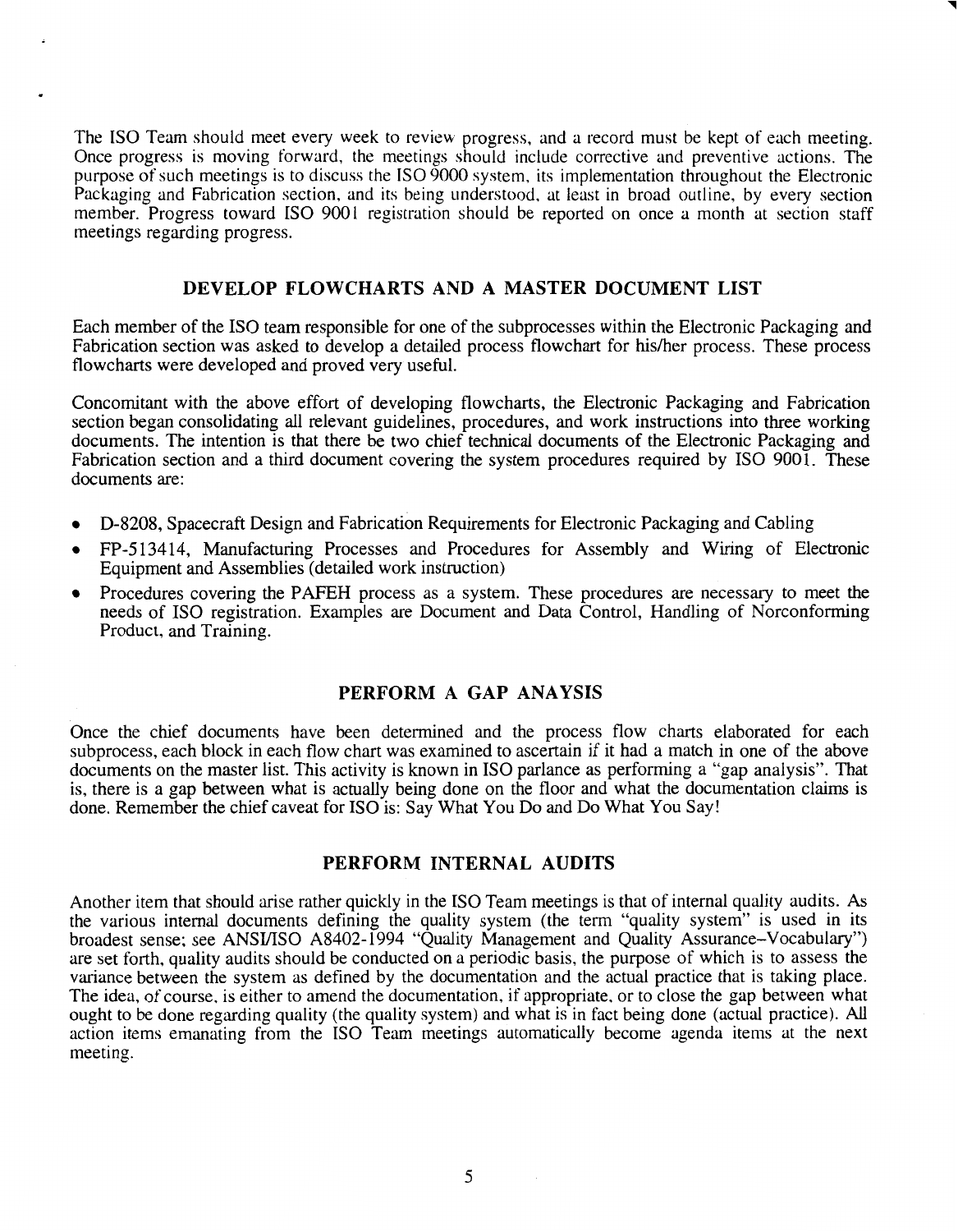# **TAKE CORRECTIVE ACTION TO PREPARE FOR THIRD PARTY AUDITOR**

Once management reviews and quality audits have begun, then corrective and preventive actions should be initiated on an as-needed basis. These actions are designed to close the variance between the IS0 9000 system and actual practice as conducted within the section. The corrective actions take place first. They are reports generated by internal auditors which are then turned over to the IS0 Team to correct. These become agenda items and must be addressed, hopefully before a third party audit takes place. Once the quality system is in good shape and a third party auditor has granted registration, it is necessary to perform preventive actions to ensure that the quality system remains in good working order and doesn't degenerate. Obtaining and keeping ISO registration is an ongoing process. It is an achievement worth shooting for.

## **CONCLUSION**

In summary, for the Electronic Packaging and Fabrication section the four drivers for IS0 registration are:

- IS0 Team meetings and reviews
- Necessary documentation
- Internal quality audits
- Corrective and preventive actions.

These four items ought to drive the establishment, implementation, and understanding of the quality system. This fundamental idea can perhaps best be captured by a pictorial diagram as shown in Fig. **3**  below.

### **ISO Section Team Reviews**



**Necessary Documentation** 

**Internal Quality Audits Internal Quality Audits Internal Quality Actions** 

### **Figure 3. Four drivers of Electronic Pkg. and Fab. in achieving IS0 registration**

### **ACKNOWLEDGEMENTS**

The research described in this paper was carried out by the Jet Propulsion Laboratory, California Institute of Technology, under a contract with the National Aeronautics and Space Administration. Funding for revising the chief technical documents used by the Electronic Packaging and Fabrication section was provided by the Jet Propulsion Laboratory's Technical Infrastructure fund. The authors with to thank Mr.